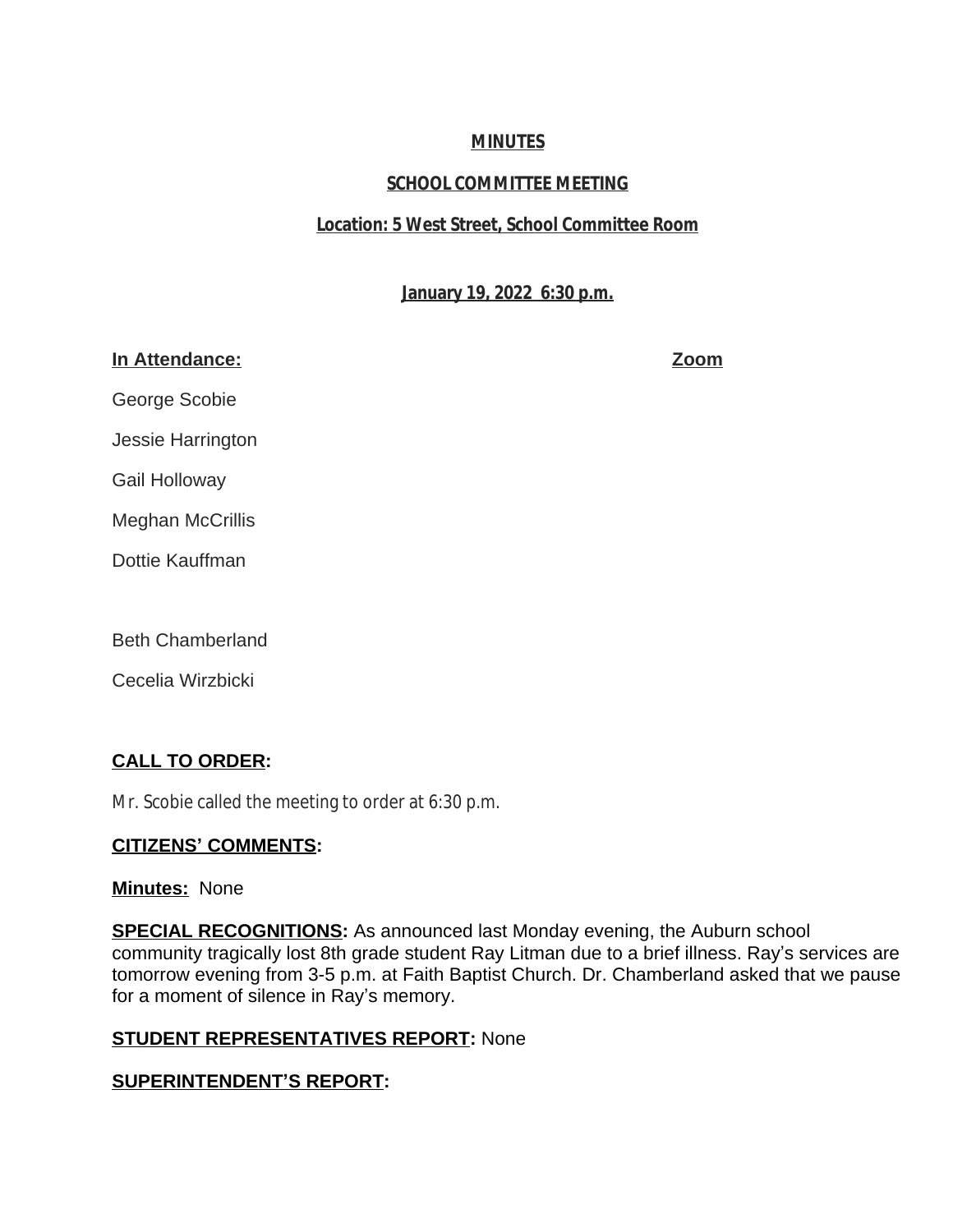# **Superintendent's Report**

Update on status of Superintendent and possible vote to appoint Acting Superintendent.

George Scobie entertained a motion to appoint Dr. Elizabeth Chamberland as Acting Superintendent during Dr. Handfield's leave of absence.

Meghan McCrillis made a motion to appoint Dr. Elizabeth Chamberland as Acting Superintendent during Dr. Handfield's leave of absence, Gail Holloway seconded the motion, it was unanimously approved.

# **UNFINISHED BUSINESS:**

# **COVID Update Information**

Dr. Chamberland provided an update on COVID cases and other pertinent details since our last meeting. Dr. Chamberland stated

# **Extension of Mask Mandate**

Dr. Chamberland provided information stating the mask mandate in Massachusetts has been extended through February 28, 2022. The Commissioner will reevaluate at that time for spring.

# **Budget Draft Sent Forward Information Information**

Dr. Chamberland stated per the committee's recommendation the FY' 23 draft budget of \$28,870,214.33 was sent forward to Town Administration. We now wait to see what comes in from the town and state.

# **Fee Schedule Review Information**

As we do periodically, we review the fee schedules for the purposes of making sure they are appropriate for the time. Attached is a copy of the current fee schedules for your review.

# **NEW BUSINESS:**

# **Letter from The Director of Food Services** Action Action

Provided in the packet was a letter from Janice King, the Director of Food Services. Mrs. King is requesting the start rate for casual cafeteria assistants increase from \$13.00 per hour to \$14.00 per hour to remain competitive in the labor market.

*Recommended Motion***……..**to accept the start rate for casual cafeteria assistants increase from \$13.00 per hour to \$14.00 per hour.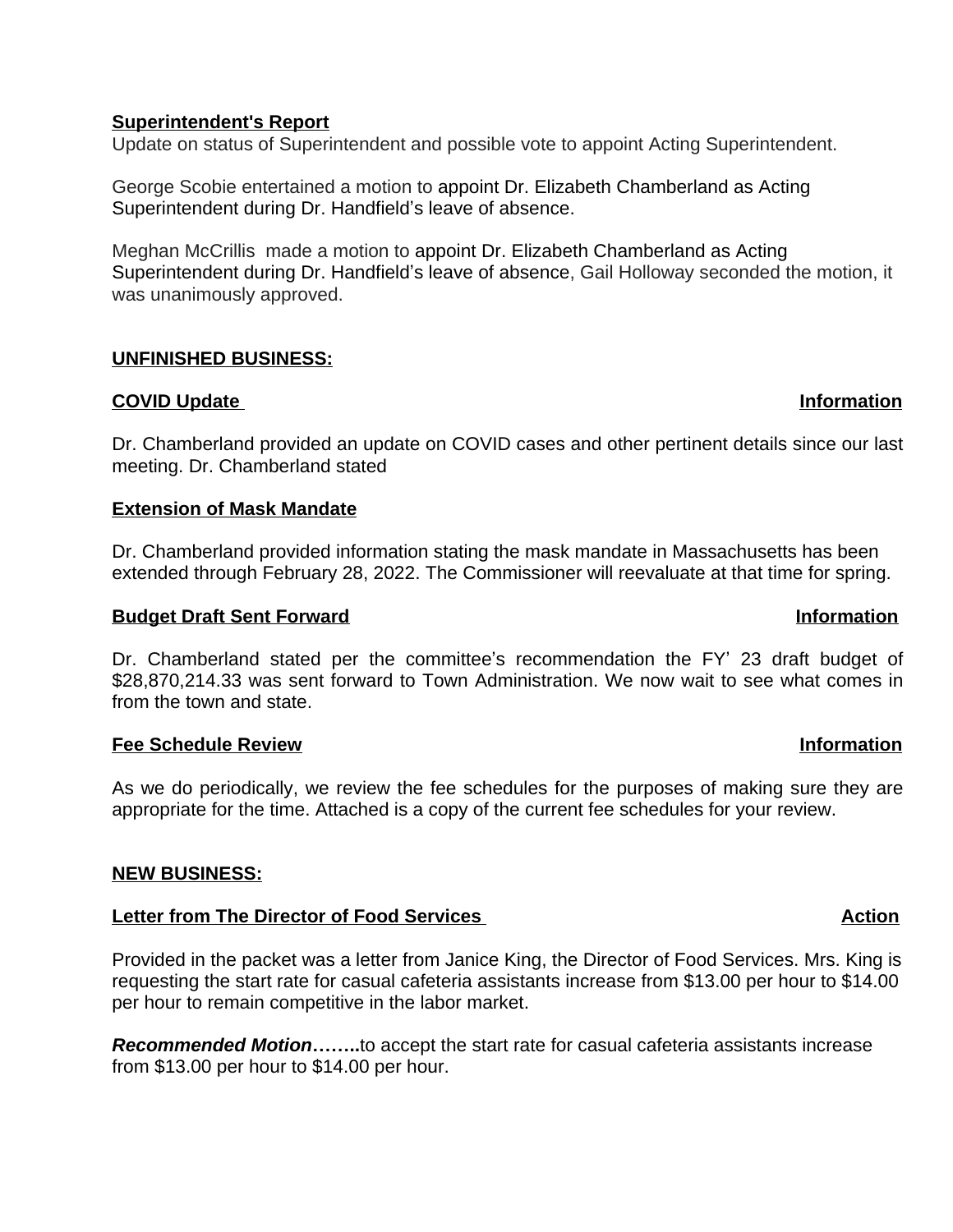George Scobie entertained a motion to accept the start rate for casual cafeteria assistants increase from \$13.00 per hour to \$14.00 per hour.

Meghan McCrillis made a motion to accept the start rate for casual cafeteria assistants increase from \$13.00 per hour to \$14.00 per hour, Jessie Harrington seconded the motion, it was unanimously approved.

# **TEACHING AND LEARNING REPORT:**

# **HSSEIP**

We have applied to once again offer the High School Senior Educational Internship Program through DESE and the MassHire Workforce Board. This program will allow us to select 10-15 high school seniors in good academic standing to work up to 12 hours per week for 10 weeks and be compensated through MassHire Workforce Board at minimum wage. Last year, we had 10 students who were assigned to each of our schools with a set schedule and who were supervised by both the principal and a participating classroom teacher. This support was a very positive addition to our schools and we look forward to offering this program again this school year.

# **Tiered Focus Monitoring Visit**

On February 2nd, the Department of Elementary and Secondary Education Office of Public School Monitoring will be on-site conducting visits to our school buildings as part of our Tiered Focus Monitoring. On February 3rd and 4th, this same team will conduct a variety of virtual interviews with administrators and parents. This was done in addition to a recent submission of information related to special education and civil rights by Mrs. Reidy and Dr. Chamberland. The Office of Public School Monitoring (PSM) works with school districts and charter schools to promote positive student outcomes by engaging in Tiered Focused Monitoring (TFM). PSM monitors the implementation of special education and civil rights requirements to support improved and sustained outcomes for students in the Commonwealth. All school districts and charter schools participate in the public school monitoring process every three years.

# **BUSINESS/FINANCIAL REPORT:**

# **Year to Date Budget Report Information**

Mrs. Wirzbicki provided a year to date budget report dated January 14, 2022.

# **Budget Transfers** Action

Mrs. Wirzbicki provided a listing of Budget Transfers dated January 14, 2022 between the same series, along with a listing of Transfers between different series for which she was seeking approval from the committee.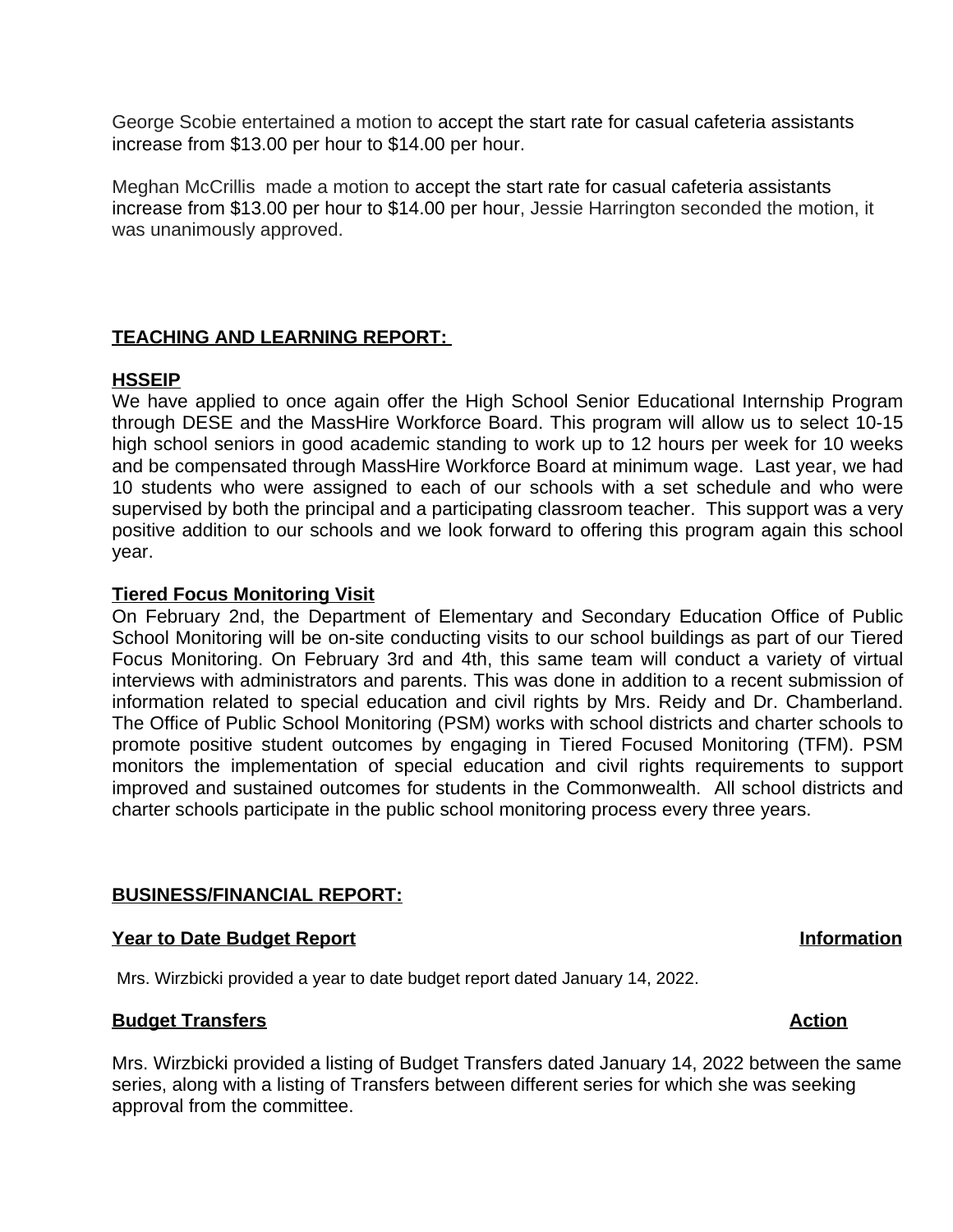*Recommended Motion…..*to approve the list of Transfers dated January 14, 2022 as presented by the business manager.

George Scobie entertained a motion to accept the list of transfers as presented by the Business Manager.

Jessie Harrington made a motion to approve the list of Transfers dated January 14, 2022 , Gail Holloway seconded the motion, it was unanimously approved.

# *POLICIES:*

# **Policy, JKAA, Physical Restraint of Students Manual Review/Action**

This policy was recently updated as part of our preparation for the Tiered Focus Monitoring visit. I have supplied you with the old and updated version for your review. It is my recommendation that you approve this updated policy.

*Recommended Motion:........*to adopt the Policy JKAA, Physical Restraint of Students as updated in January 2022.

George Scobie entertained a motion to adopt the Policy JKAA, Physical Restraint of Students as updated in January 2022

Jessie Harrington made a motion to adopt the Policy JKAA, Physical Restraint of Students as updated in January 2022 , Gail Holloway seconded the motion, it was unanimously approved.

# **Executive Session**

Mr. Scobie stated he would entertain the motion to adjourn into executive session to discuss the physical condition of an employee.

*Recommended Motion*: … to adjourn into executive session to discuss the physical condition of an employee.

Gail Holloway made a motion to adjourn into executive session, Meghan McCrillis seconded the motion, it was unanimously approved.

### **ADJOURNMENT:**

At 6:51 p.m. the meeting was adjourned into executive session.

Mr. Scobie entertained the motion to adjourn for the evening at 6:59 p.m.; Gail Holloway made a motion to adjourn, Meghan McCrillis seconded the motion and it was unanimously approved.